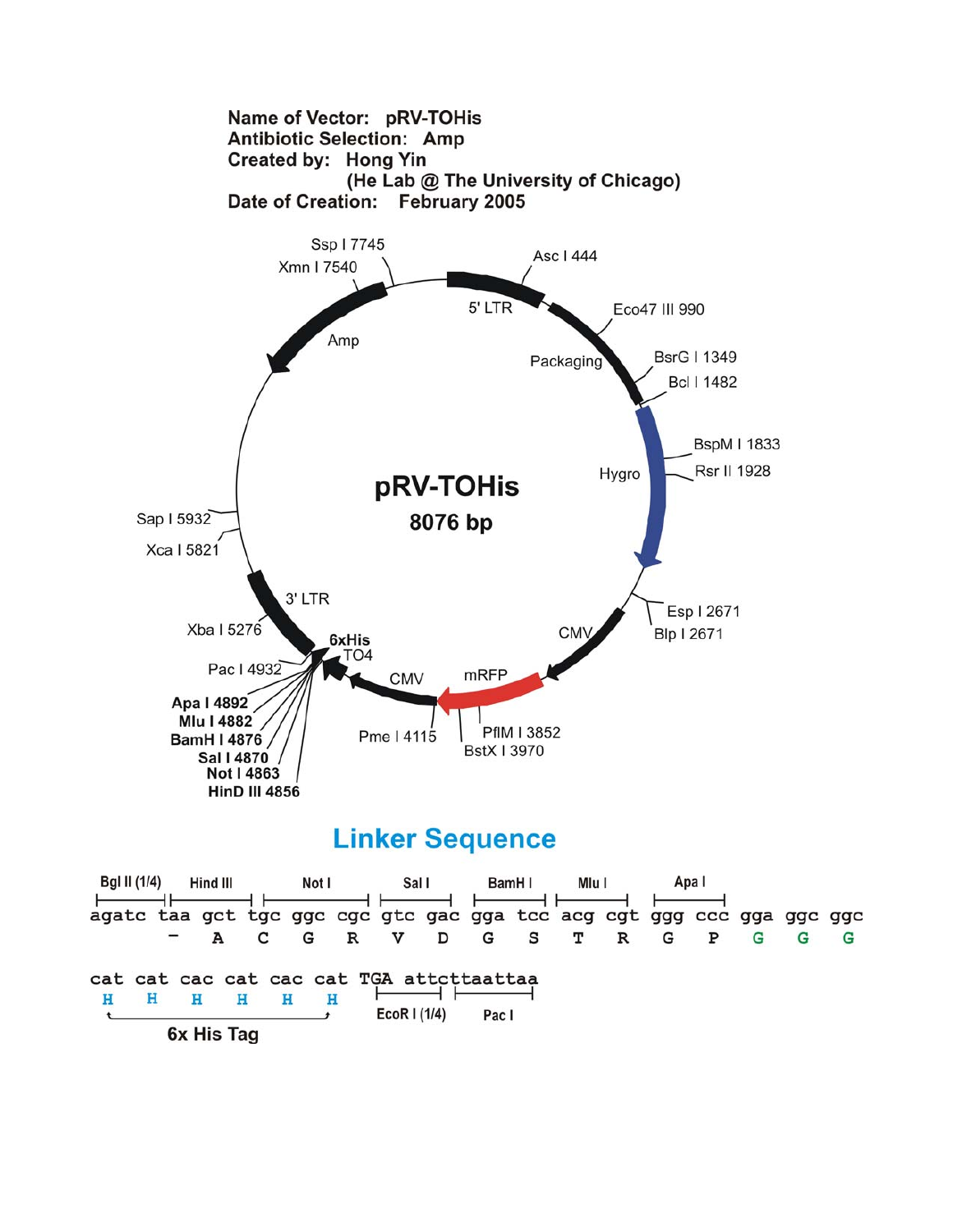## **pRV-TOHis (6xHis tag) Full-length Sequence**

|                       |                       |                                        | TTTGAAAGAC CCCACCCGTA GGTGGCAAGC TAGCTTAAGT AACGCCACTT TGCAAGGCAT GGAAAAATAC |  |  |
|-----------------------|-----------------------|----------------------------------------|------------------------------------------------------------------------------|--|--|
|                       |                       |                                        | ATAACTGAGA ATAGAAAAGT TCAGATCAAG GTCAGGAACA AAGAAACAGC TGAATACCAA ACAGGATATC |  |  |
|                       |                       |                                        | TGTGGTAAGC GGTTCCTGCC CCGGCTCAGG GCCAAGAACA GATGAGACAG CTGAGTGATG GGCCAAACAG |  |  |
|                       |                       |                                        | GATATCTGTG GTAAGCAGTT CCTGCCCCGG CTCGGGGCCA AGAACAGATG GTCCCCAGAT GCGGTCCAGC |  |  |
|                       |                       |                                        | CCTCAGCAGT TTCTAGTGAA TCATCAGATG TTTCCAGGGT GCCCCAAGGA CCTGAAAATG ACCCTGTACC |  |  |
|                       |                       |                                        | TTATTTGAAC TAACCAATCA GTTCGCTTCT CGCTTCTGTT CGCGCGCTTC CGCTCTCCGA GCTCAATAAA |  |  |
| AGAGCCCACA ACCCCTCACT |                       |                                        | CGGCGCGCCA GTCTTCCGAT AGACTGCGTC GCCCGGGTAC CCGTATTCCC                       |  |  |
| AATAAAGCCT CTTGCTGTTT |                       |                                        | GCATCCGAAT CGTGGTCTCG CTGTTCCTTG GGAGGGTCTC CTCTGAGTGA                       |  |  |
|                       |                       |                                        | TTGACTACCC ACGACGGGGG TCTTTCATTT GGGGGCTCGT CCGGGATTTG GAGACCCCTG CCCAGGGACC |  |  |
|                       |                       |                                        | ACCGACCCAC CACCGGGAGG TAAGCTGGCC AGCAACTTAT CTGTGTCTGT CCGATTGTCT AGTGTCTATG |  |  |
|                       |                       |                                        | TTTGATGTTA TGCGCCTGCG TCTGTACTAG TTAGCTAACT AGCTCTGTAT CTGGCGGACC CGTGGTGGAA |  |  |
|                       |                       |                                        | CTGACGAGTT CTGAACACCC GGCCGCAACC CTGGGAGACG TCCCAGGGAC TTTGGGGGCC GTTTTTGTGG |  |  |
|                       |                       |                                        | CCCGACCTGA GGAAGGGAGT CGATGTGGAA TCCGACCCCG TCAGGATATG TGGTTCTGGT AGGAGACGAG |  |  |
|                       |                       |                                        | AACCTAAAAC AGTTCCCGCC TCCGTCTGAA TTTTTGCTTT CGGTTTGGAA CCGAAGCCGC GCGTCTTGTC |  |  |
|                       |                       |                                        | TGCTGCAGCG CTGCAGCATC GTTCTGTGTT GTCTCTGTCT GACTGTGTTT CTGTATTTGT CTGAAAATTA |  |  |
|                       |                       |                                        | GGGCCAGACT GTTACCACTC CCTTAAGTTT GACCTTAGGT CACTGGAAAG ATGTCGAGCG GATCGCTCAC |  |  |
|                       |                       |                                        |                                                                              |  |  |
|                       |                       |                                        | TCGGATGGCC GCGAGACGGC ACCTTTAACC GAGACCTCAT CACCCAGGTT AAGATCAAGG TCTTTTCACC |  |  |
|                       |                       |                                        | TGGCCCGCAT GGACACCCAG ACCAGGTCCC CTACATCGTG ACCTGGGAAG CCTTGGCTTT TGACCCCCCT |  |  |
|                       |                       |                                        | CCCTGGGTCA AGCCCTTTGT ACACCCTAAG CCTCCGCCTC CTCTTCCTCC ATCCGCCCCG TCTCTCCCCC |  |  |
|                       |                       |                                        | TTGAACCTCC TCGTTCGACC CCGCCTCGAT CCTCCCTTTA TCCAGCCCTC ACTCCTTCTC TAGGCGCCGG |  |  |
|                       |                       |                                        | AATTCCGATC TGATCAGCTT GCCACAACCC GTACCAAAGA TGGATAGATC CGGAAAGCCT GAACTCACCG |  |  |
|                       |                       |                                        | CGACGTCTGT CGAGAAGTTT CTGATCGAAA AGTTCGACAG CGTCTCCGAC CTGATGCAGC TCTCGGAGGG |  |  |
|                       |                       |                                        | CGAAGAATCT CGTGCTTTCA GCTTCGATGT AGGAGGGCGT GGATATGTCC TGCGGGTAAA TAGCTGCGCC |  |  |
|                       |                       |                                        | GATGGTTTCT ACAAAGATCG TTATGTTTAT CGGCACTTTG CATCGGCCGC GCTCCCGATT CCGGAAGTGC |  |  |
|                       |                       |                                        | TTGACATTGG GGAATTCAGC GAGAGCCTGA CCTATTGCAT CTCCCGCCGT GCACAGGGTG TCACGTTGCA |  |  |
|                       |                       |                                        | AGACCTGCCT GAAACCGAAC TGCCCGCTGT TCTGCAGCCG GTCGCGGAGG CCATGGATGC GATCGCTGCG |  |  |
|                       |                       |                                        | GCCGATCTTA GCCAGACGAG CGGGTTCGGC CCATTCGGAC CGCAAGGAAT CGGTCAATAC ACTACATGGC |  |  |
|                       |                       |                                        | GTGATTTCAT ATGCGCGATT GCTGATCCCC ATGTGTATCA CTGGCAAACT GTGATGGACG ACACCGTCAG |  |  |
|                       |                       |                                        | TGCGTCCGTC GCGCAGGCTC TCGATGAGCT GATGCTTTGG GCCGAGGACT GCCCCGAAGT CCGGCACCTC |  |  |
|                       |                       |                                        | GTGCACGCGG ATTTCGGCTC CAACAATGTC CTGACGGACA ATGGCCGCAT AACAGCGGTC ATTGACTGGA |  |  |
|                       |                       |                                        | GCGAGGCGAT GTTCGGGGAT TCCCAATACG AGGTCGCCAA CATCTTCTTC TGGAGGCCGT GGTTGGCTTG |  |  |
|                       |                       |                                        | TATGGAGCAG CAGACGCGCT ACTTCGAGCG GAGGCATCCG GAGCTTGCAG GATCGCCGCG GCTCCGGGCG |  |  |
|                       | TATATGCTCC GCATTGGTCT |                                        | TGACCAACTC TATCAGAGCT TGGTTGACGG CAATTTCGAT GATGCAGCTT                       |  |  |
|                       |                       |                                        | GGGCGCAGGG TCGATGCGAC GCAATCGTCC GATCCGGAGC CGGGACTGTC GGGCGTACAC AAATCGCCCG |  |  |
|                       |                       |                                        | CAGAAGCGCG GCCGTCTGGA CCGATGGCTG TGTAGAAGTA CTCGCCGATA GTGGAAACCG ACGCCCCAGC |  |  |
|                       |                       |                                        | ACTCGTCCGA GGGCAAAGGA ATAGAGTAGA TGCCGACCGA ACAAGAGCTG ATTTCGAGAA CGCCTCAGCC |  |  |
|                       |                       |                                        | AGCAACTCGC GCGAGCCTAG CAAGGCAAAT GCGAGAGAAC GGCCTTACGC TTGGTGGCAC AGTTCTCGTC |  |  |
|                       |                       |                                        | CACAGTTCGC TAAGCTCGCT CGGCTGGGTC GCGGGAGGGC CGGTCGCAGT GATTCAGGCC CTTCTGGATT |  |  |
|                       |                       |                                        | GTGTTGGTCC CCAGGGCACG ATTGTCATGC CCACGCACTC GGGTGATCTG ACTGATCCCG CAGATTGGAG |  |  |
|                       |                       | ATCGCCGCCC GTGCCTGCCG ATTGGGTGCaga tcc |                                                                              |  |  |

TAATAGTAATCAATTACGGGGTCATTAGTTCATAGCCCATATATGGAGTTCCGCGTTACATAACTTACGGTAAATGGCCCGC CTGGCTGACCGCCCAACGACCCCCGCCCATTGACGTCAATAATGACGTATGTTCCCATAGTAACGCCAATAGGGACTTTCCA TTGACGTCAATGGGTGGAGTATTTACGGTAAACTGCCCACTTGGCAGTACATCAAGTGTATCATATGCCAAGTACGCCCCCT ATTGACGTCAATGACGGTAAATGGCCCGCCTGGCATTATGCCCAGTACATGACCTTATGGGACTTTCCTACTTGGCAGTACA TCTACGTATTAGTCATCGCTATTACCATGGTGATGCGGTTTTGGCAGTACATCAATGGGCGTGGATAGCGGTTTGACTCACG GGGATTTCCAAGTCTCCACCCCATTGACGTCAATGGGAGTTTGTTTTGGCACCAAAATCAACGGGACTTTCCAAAATGTCGT AACAACTCCGCCCCATTGACGCAAATGGGCGGTAGGCGTGTACGGTGGGAGGTCTATATAAGCAGAGCTGGTTTAGTGAACC GTCAGATCCGCTAGaccatggcctcctccgaggacgtcatcaaggagttcatgcgcttcaaggtgcgcatggagggctccgt gaacggccacgagttcgagatcgagggcgagggcgagggccgcccctacgagggcacccagaccgccaagctgaaggtgacc aagggcggccccctgcccttcgcctgggacatcctgtcccctcagttccagtacggctccaaggcctacgtgaagcaccccg ccgacatccccgactacttgaagctgtccttccccgagggcttcaagtgggagcgcgtgatgaacttcgaggacggcggcgt ggtgaccgtgacccaggactcctccctgcaggacggcgagttcatctacaaggtgaagctgcgcggcaccaacttcccctcc gacggccccgtaatgcagaagaagaccatgggctgggaggcctccaccgagcggatgtaccccgaggacggcgccctgaagg gcgagatcaagatgaggctgaagctgaaggacggcggccactacgacgccgaggtcaagaccacctacatggccaagaagcc cgtgcagctgcccggcgcctacaagaccgacatcaagctggacatcacctcccacaacgaggactacaccatcgtggaacag tacgagcgcgccgagggccgccactccaccggcgcctaaggatc**t gtt taa ac**ATTGATTATTGACTAGTTATTA ATAGTAATCAATTACGGGGTCATTAGTTCATAGCCCATATATGGAGTTCCGCGTTACATAACTTACGGTAAATGGCCCGCCT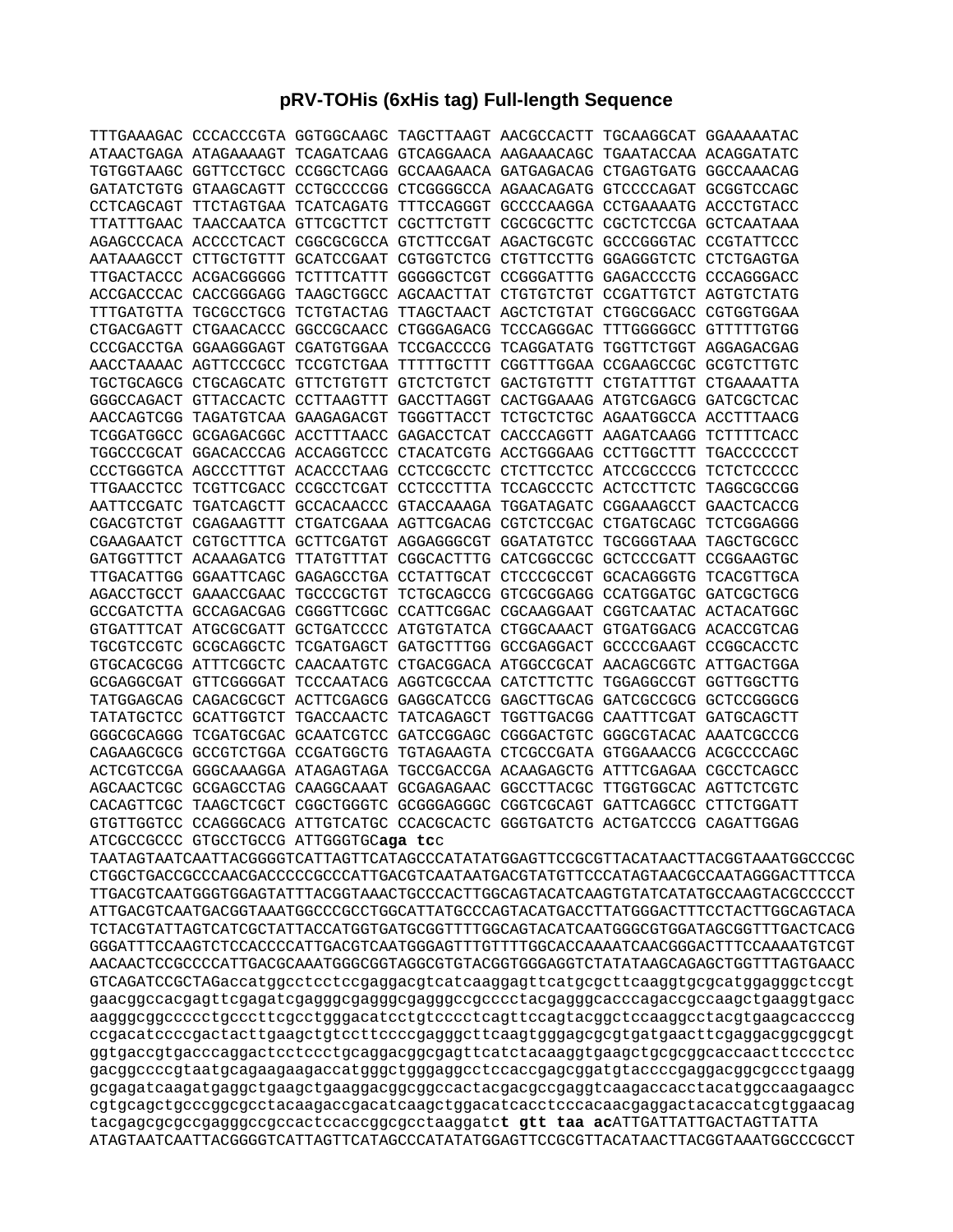AGAGATCTCCCTATCAGTGATAGAGATCTCCCTATCAGTGATAGAGATCTCCCTATCAGTGATAGAGATCTCCTATCAGTGTTTAGT GAACCGTCAGATCGCCTGGAGACGCCATCCACGCTGTTTTGACCTCCATAGAAGAtctaagctt gcgg ccg cgt cga cgg atc cA CGC GT GGGCCC gga ggc ggc cat cat cac cat cac cat TGA attett aat taa cgATAAAATA AAAGATTTTA TTTAGTCTCC AGAAAAAGGG GGGAATGAAA GACCCCACCT GTAGGTTTGG CAAGCTAGCT TAAGTAACGC CATTTTGCAA GGCATGGAAA AATACATAAC TGAGAATAGA GAAGTTCAGA TCAAGGTCAG GAACAGATGG AACAGCTGAA TATGGGCCAA ACAGGATATC TGTGGTAAGC AGTTCCTGCC CCGGCTCAGG GCCAAGAACA GATGGAACAG CTGAATATGG GCCAAACAGG ATATCTGTGG TAAGCAGTTC CTGCCCCGGC TCAGGGCCAA GAACAGATGG TCCCCAGATG CGGTCCAGCC CTCAGCAGTT TCTAGAGAAC CATCAGATGT TTCCAGGGTG CCCCAAGGAC CTGAAATGAC CCTGTGCCTT ATTTGAACTA ACCAATCAGT TCGCTTCTCG CTTCTGTTCG CGCGCTTCTG CTCCCCGAGC TCAATAAAAG AGCCCACAAC CCCTCACTCG GGGCGCCAGT CCTCCGATTG ACTGAGTCGC CCGGGTACCC GTGTATCCAA TAAACCCTCT TGCAGTTGCA TCCGACTTGT GGTCTCGCTG TTCCTTGGGA GGGTCTCCTC TGAGTGATTG ACTACCCGTC AGCGGGGGTC TTTCATTTGG GGGCTCGTCC GGGATCGGGA GACCCCTGCC CAGGGACCAC CGACCCACCA CCGGGAGGTA AGCTGGCTGC CTCGCGCGTT TCGGTGATGA CGGTGAAAAC CTCTGACACA TGCAGCTCCC GGAGACGGTC ACAGCTTGTC TGTAAGCGGA TGCCGGGAGC AGACAAGCCC GTCAGGGCGC GTCAGCGGGT GTTGGCGGGT GTCGGGGCGC AGCCATGACC CAGTCACGTA GCGATAGCGG AGTGTATACT GGCTTAACTA TGCGGCATCA GAGCAGATTG TACTGAGAGT GCACCATATG CGGTGTGAAA TACCGCACAG ATGCGTAAGG AGAAAATACC GCATCAGGCG CTCTTCCGCT TCCTCGCTCA CTGACTCGCT GCGCTCGGTC GTTCGGCTGC GGCGAGCGGT ATCAGCTCAC TCAAAGGCGG TAATACGGTT ATCCACAGAA TCAGGGGATA ACGCAGGAAA GAACATGTGA GCAAAAGGCC AGCAAAAGGC CAGGAACCGT AAAAAGGCCG CGTTGCTGGC GTTTTTCCAT AGGCTCCGCC CCCCTGACGA GCATCACAAA AATCGACGCT CAAGTCAGAG GTGGCGAAAC CCGACAGGAC TATAAAGATA CCAGGCGTTT CCCCCTGGAA GCTCCCTCGT GCGCTCTCCT GTTCCGACCC TGCCGCTTAC CGGATACCTG TCCGCCTTTC TCCCTTCGGG AAGCGTGGCG CTTTCTCATA GCTCACGCTG TAGGTATCTC AGTTCGGTGT AGGTCGTTCG CTCCAAGCTG GGCTGTGTGC ACGAACCCCC CGTTCAGCCC GACCGCTGCG CCTTATCCGG TAACTATCGT CTTGAGTCCA ACCCGGTAAG ACACGACTTA TCGCCACTGG CAGCAGCCAC TGGTAACAGG ATTAGCAGAG CGAGGTATGT AGGCGGTGCT ACAGAGTTCT TGAAGTGGTG GCCTAACTAC GGCTACACTA GAAGGACAGT ATTTGGTATC TGCGCTCTGC TGAAGCCAGT TACCTTCGGA AAAAGAGTTG GTAGCTCTTG ATCCGGCAAA CAAACCACCG CTGGTAGCGG TGGTTTTTTT GTTTGCAAGC AGCAGATTAC GCGCAGAAAA AAAGGATCTC AAGAAGATCC TTTGATCTTT TCTACGGGGT CTGACGCTCA GTGGAACGAA AACTCACGTT AAGGGATTTT GGTCATGAGA TTATCAAAAA GGATCTTCAC CTAGATCCTT TTAAATTAAA AATGAAGTTT TAAATCAATC TAAAGTATAT ATGAGTAAAC TTGGTCTGAC AGTTACCAAT GCTTAATCAG TGAGGCACCT ATCTCAGCGA TCTGTCTATT TCGTTCATCC ATAGTTGCCT GACTCCCCGT CGTGTAGATA ACTACGATAC GGGAGGGCTT ACCATCTGGC CCCAGTGCTG CAATGATACC GCGAGACCCA CGCTCACCGG CTCCAGATTT ATCAGCAATA AACCAGCCAG CCGGAAGGGC CGAGCGCAGA AGTGGTCCTG CAACTTTATC CGCCTCCATC CAGTCTATTA ATTGTTGCCG GGAAGCTAGA GTAAGTAGTT CGCCAGTTAA TAGTTTGCGC AACGTTGTTG CCATTGCTGC AGGCATCGTG GTGTCACGCT CGTCGTTTGG TATGGCTTCA TTCAGCTCCG GTTCCCAACG ATCAAGGCGA GTTACATGAT CCCCCATGTT GTGCAAAAAA GCGGTTAGCT CCTTCGGTCC TCCGATCGTT GTCAGAAGTA AGTTGGCCGC AGTGTTATCA CTCATGGTTA TGGCAGCACT GCATAATTCT CTTACTGTCA TGCCATCCGT AAGATGCTTT TCTGTGACTG GTGAGTACTC AACCAAGTCA TTCTGAGAAT AGTGTATGCG GCGACCGAGT TGCTCTTGCC CGGCGTCAAC ACGGGATAAT ACCGCGCCAC ATAGCAGAAC TTTAAAAGTG CTCATCATTG GAAAACGTTC TTCGGGGCGA AAACTCTCAA GGATCTTACC GCTGTTGAGA TCCAGTTCGA TGTAACCCAC TCGTGCACCC AACTGATCTT CAGCATCTTT TACTTTCACC AGCGTTTCTG GGTGAGCAAA AACAGGAAGG CAAAATGCCG CAAAAAAGGG AATAAGGGCG ACACGGAAAT GTTGAATACT CATACTCTTC CTTTTTCAAT ATTATTGAAG CATTTATCAG GGTTATTGTC TCATGAGCGG ATACATATTT GAATGTATTT AGAAAAATAA ACAAATAGGG GTTCCGCGCA CATTTCCCCG AAAAGTGCCA CCTGACGTCT AAGAAACCAT TATTATCATG ACATTAACCT ATAAAAATAG GCGTATCACG AGGCCCTTTC GTCTTCAAGA ATTCATACCA GATCACCGAA AACTGTCCTC CAAATGTGTC CCCCTCACAC TCCCAAATTC GCGGGCTTCT GCCTCTTAGA CCACTCTACC CTATTCCCCA CACTCACCGG AGCCAAAGCC GCGGCCCTTC CGTTTCTTTG CT

GGCTGACCGCCCAACGACCCCCGCCCATTGACGTCAATAATGACGTATGTTCCCATAGTAACGCCAATAGGGACTTTCCATT GACGTCAATGGGTGGAGTATTTACGGTAAACTGCCCACTTGGCAGTACATCAAGTGTATCATATGCCAAGTACGCCCCCTAT TGACGTCAATGACGGTAAATGGCCCGCCTGGCATTATGCCCAGTACATGACCTTATGGGACTTTCCTACTTGGCAGTACATC TACGTATTAGTCATCGCTATTACCATGGTGATGCGGTTTTGGCAGTACATCAATGGGCGTGGATAGCGGTTTGACTCACGGG CAACTCCGCCCCATTGACGCAAATGGGCGGTAGGCGTGTACGGTGGAGGTCTATATAAGCAGAGCTCTCCCTATCAGTGAT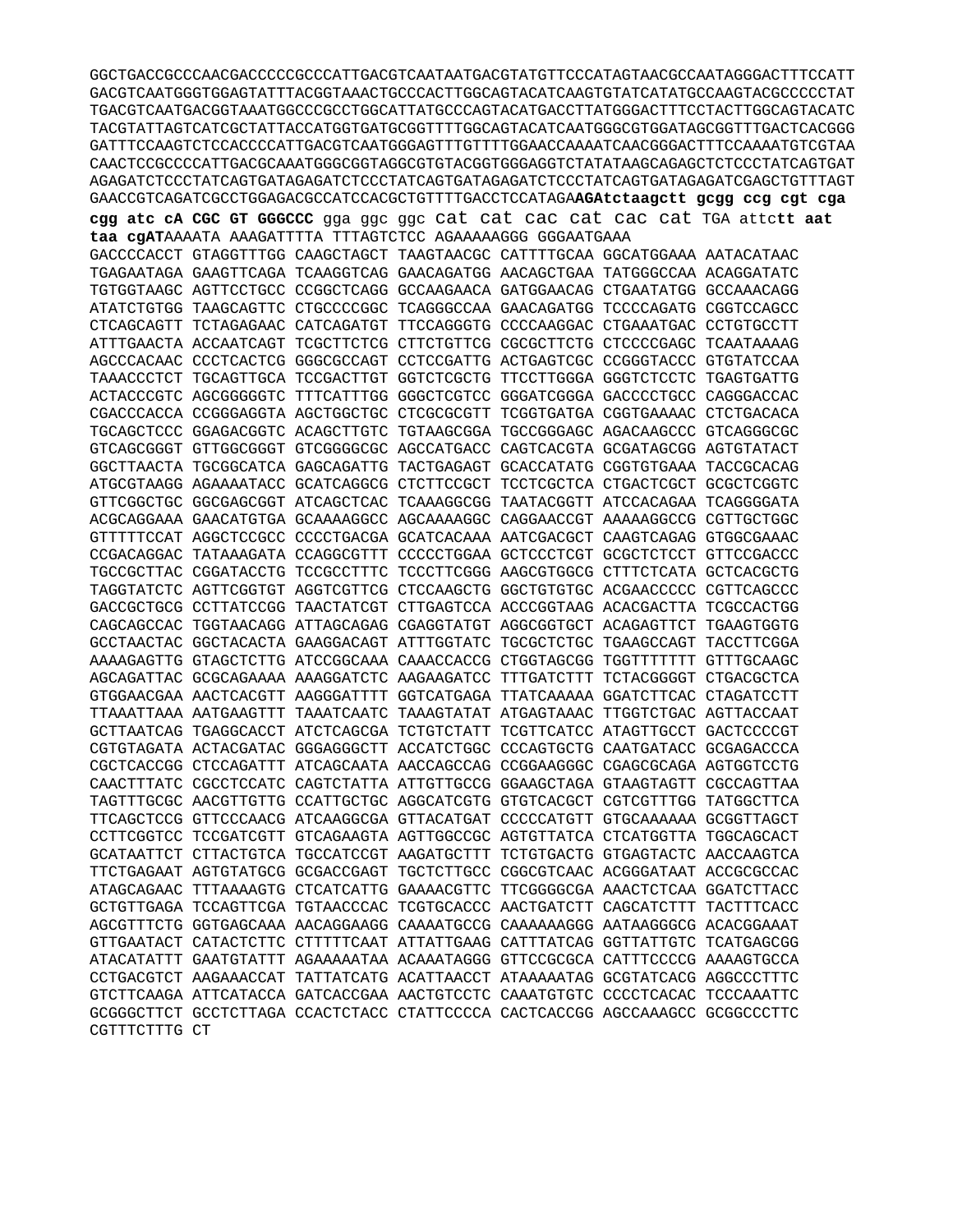| Unique enzymes in pRV-TOHis:                   |           |              |                  |              |              |       |                         |      | 3410         | 4113         | 4872         | 4883         |
|------------------------------------------------|-----------|--------------|------------------|--------------|--------------|-------|-------------------------|------|--------------|--------------|--------------|--------------|
|                                                |           |              |                  |              |              |       |                         |      | 5594         | 6610         | 6696         | 6696         |
|                                                |           |              |                  |              |              |       |                         |      | 6793         | 6794         | 7258         | 7573         |
| Asc I                                          |           | GG `CGCG, CC |                  | 444          |              |       |                         |      | 7579         |              |              |              |
| Eco47 III                                      |           | AGC GCT      |                  | 990          |              |       | AlwN I                  | (4)  | 232          | 5140         | 5215         | 6464         |
| BsrG I                                         |           | T`GTAC, A    |                  | 1349         |              |       | Apa I                   | (1)  | 4892         |              |              |              |
|                                                |           |              |                  |              |              |       | ApaL I                  | (5)  | 1800<br>7608 | 2102         | 5864         | 6362         |
| Bcl I                                          |           | T GATC, A    |                  | 1482         |              |       | Apo I                   | (6)  | 939          | 1471         | 1763         | 4922         |
| BspM I                                         |           |              | ACCTGC 10/14     | 1833         |              |       |                         |      | 7934         | 7990         |              |              |
| Rsr II                                         |           | CG`GWC, CG   |                  | 1928         |              |       | Asc I                   | (1)  | 444          |              |              |              |
| Blp I                                          |           | GC TNA, GC   |                  | 2671         |              |       | Ase I                   | (2)  | 4139         | 7113         |              |              |
|                                                |           |              |                  |              |              |       | Asp718                  | (2)  | 477          | 5459         |              |              |
| Esp I                                          |           | GC `TNA, GC  |                  | 2671         |              |       | Ava I                   | (8)  | 242          | 473          | 2769         | 3689         |
| PflM I                                         |           |              | CCAN, NNN `NTGG  | 3852         |              |       |                         |      | 3881         | 5389         | 5422         | 5455         |
| BstX I                                         |           |              | CCAN, NNNN `NTGG | 3970         |              |       | Ava II                  | (15) | 261          | 274          | 329          | 627          |
|                                                |           |              |                  |              |              |       |                         |      | 757          | 1286         | 1928         | 2469         |
| Pme I                                          |           | CTTT AAAC    |                  | 4115         |              |       |                         |      | 2737         | 5244         | 5257         | 5312         |
| HinD III                                       |           | A`AGCT, T    |                  | 4856         |              |       |                         |      | 5609         | 7079         | 7301         |              |
| Not I                                          |           | GC `GGCC, GC |                  | 4863         |              |       | BamH I                  | (1)  | 4876         |              |              |              |
|                                                |           |              |                  |              |              |       | Ban I                   | (15) | 319          | 477          | 1209         | 1464         |
| Sal I                                          |           | G`TCGA, C    |                  | 4870         |              |       |                         |      | 2094         | 3294         | 3545         | 3803         |
| BamH I                                         |           | G`GATC, C    |                  | 4876         |              |       |                         |      | 3890         | 3998         | 4097         | 5302         |
| Mlu I                                          |           | A`CGCG, T    |                  | 4882         |              |       |                         |      | 5427         | 5459         | 6889         |              |
| Bsp120 I                                       |           | G`GGCC, C    |                  | 4888         |              |       | Ban II                  | (9)  | 414          | 427          | 598          | 3488         |
|                                                |           |              |                  |              |              |       |                         |      | 4700         | 4892         | 5396         | 5409         |
| Apa I                                          |           | G, GGCC `C   |                  | 4892         |              |       |                         |      | 5580         |              |              |              |
| Pac I                                          |           |              | TTA, AT`TAA      | 4932         |              |       | Bbe I                   | (5)  | 1468         | 3894         | 4002         | 4101         |
| Xba I                                          |           | T`CTAG, A    |                  | 5276         |              |       |                         |      | 5431         |              |              |              |
|                                                |           |              |                  |              |              |       | Bbs I                   | (3)  | 445          | 3848         | 7919         |              |
| Bst1107 I                                      |           | GTA TAC      |                  | 5821         |              |       | Bbv I                   | (13) | 998          | 1006         | 1609         | 1867         |
| Xca I                                          |           | GTA TAC      |                  | 5821         |              |       |                         |      | 2260         | 2387         | 4000         | 5699         |
| Sap I                                          |           |              | GCTCTTC 8/11     | 5932         |              |       |                         |      | 5796         | 6467         | 6470         | 6676         |
|                                                |           |              |                  |              |              |       |                         |      | 7370         |              |              |              |
| Xmn I                                          |           |              | GAANN NNTTC      | 7540         |              |       | Bbv II                  | (3)  | 446          | 3847         | 7920         |              |
| Ssp I                                          |           | AAT   ATT    |                  | 7745         |              |       | Bcl I                   | (1)  | 1482         |              |              |              |
| Number of enzymes = 25                         |           |              |                  |              |              |       | Bcn I                   | (22) | 163          | 239          | 475          | 476          |
|                                                |           |              |                  |              |              |       |                         |      | 604          | 646          | 791          | 2307         |
|                                                |           |              |                  |              |              |       |                         |      | 2423         | 3997         | 4893         | 5147         |
| The following enzymes do not cut in pRV-TOHis: |           |              |                  |              |              |       |                         |      | 5222         | 5457         | 5458         | 5586         |
|                                                |           |              |                  |              |              |       |                         |      | 5628         | 5695         | 5730         | 6429         |
| Age I                                          | Avr II    |              | BsiC I           | BsiW I       |              | Bsm I |                         |      | 7125         | 7476         |              |              |
| Bsp1286 I                                      | BstB I    |              | Cla I            | Eco72 I      |              | Fse I | Bfa I                   | (14) | 31           | 294          | 690          | 728          |
| Hpa I                                          | Mun I     |              | Nae I            | NgoM I       |              | Nru I |                         |      | 740          | 1461         | 2608         | 3421         |
| Nsi I                                          | PaeR7 I   |              | Pml I            | Sfi I        |              | Sph I |                         |      | 4132         | 5010         | 5277         | 6543         |
|                                                |           |              |                  |              |              |       |                         |      | 6796         | 7131         |              |              |
| pRV-TOHis: sites sorted by name:               |           |              |                  |              |              |       | Bgl I                   | (7)  | 2919         | 3041         | 3112         | 4222         |
|                                                |           |              |                  |              |              |       |                         |      | 4344         | 4415         | 7061         |              |
| Aat II                                         | (12)      | 812          | 1547             | 2954         | 3007         |       | Bgl II                  | (4)  | 4718         | 4739         | 4760         | 4850         |
|                                                |           | 3090         | 3276             | 3447         | 4257         |       | Blp I                   | (1)  | 2671         |              |              |              |
|                                                |           | 4310         | 4393             | 4579         | 7863         |       | Bpm I                   | (5)  | 2188         | 2242         | 4834         | 4947         |
| Acc I                                          | (2)       | 4871         | 5820             |              |              |       |                         |      | 7011         |              |              |              |
| Acc65 I                                        | (2)       | 477          | 5459             |              |              |       | Bsa I                   | (8)  | 531          | 552          | 606          | 1216         |
| Aci I                                          | (100) 150 |              | 272              | 401          | 755          |       |                         |      | 5512<br>3169 | 5533         | 5588<br>4472 | 7002<br>5802 |
|                                                |           | 794          | 927              | 968          | 1109         |       | BsaA I<br><b>BsaB</b> I | (4)  | 4717         | 3643<br>4738 | 4759         | 4780         |
|                                                |           | 1200         | 1266             | 1365         | 1384         |       | <b>BsaH I</b>           | (4)  | 809          | 1465         | 1544         | 2512         |
|                                                |           | 1422         | 1539             | 1663         | 1728         |       |                         | (21) | 2951         | 3004         | 3087         | 3273         |
|                                                |           | 1795         | 1845             | 1865         | 1889         |       |                         |      | 3444         | 3891         | 3948         | 3999         |
|                                                |           | 1911         | 1931             | 2108         | 2146         |       |                         |      | 4098         | 4254         | 4307         | 4390         |
|                                                |           | 2156         | 2269             | 2297         | 2299         |       |                         |      | 4576         | 4819         | 5428         | 7478         |
|                                                |           | 2320         | 2449             | 2459         | 2692         |       |                         |      | 7860         |              |              |              |
|                                                |           | 2789         | 2806             | 2887         | 2915         |       | BsaJ I                  | (48) | 160          | 236          | 315          | 325          |
|                                                |           | 2927         | 2941             | 3108         | 3199         |       |                         |      | 473          | 537          | 622          | 623          |
|                                                |           | 3232         | 3336             | 3357         | 3418         |       |                         |      | 761          | 800          | 801          | 813          |
|                                                |           | 3532         | 3555             | 3579         | 3654         |       |                         |      | 814          | 1234         | 1303         | 1312         |
|                                                |           | 3732         | 3801             | 3871         | 3936         |       |                         |      | 1332         | 1333         | 1872         | 2073         |
|                                                |           | 4084         | 4190             | 4218         | 4230         |       |                         |      | 2228         | 2297         | 2528         | 2741         |
|                                                |           | 4244         | 4411             | 4502         | 4535         |       |                         |      | 2742         | 3189         | 3426         | 3438         |
|                                                |           | 4639         | 4660             | 4862         | 4866         |       |                         |      | 3573         | 3597         | 3633         | 3690         |
|                                                |           | 4898<br>5760 | 5255<br>5770     | 5557<br>5812 | 5721<br>5837 |       |                         |      | 3750         | 3846         | 3882         | 3951         |
|                                                |           | 5875         | 5888             | 5914         | 5931         |       |                         |      | 4077         | 4492         | 5144         | 5219         |
|                                                |           | 5974         | 5981             | 6002         | 6093         |       |                         |      | 5298         | 5308         | 5455         | 5518         |
|                                                |           | 6121         | 6248             | 6267         | 6388         |       |                         |      | 5604         | 5605         | 6208         | 8054         |
|                                                |           | 6498         | 6633             | 6642         | 7004         |       | BsaW I                  | (8)  | 1520         | 1741         | 2278         | 2414         |
|                                                |           | 7095         | 7286             | 7332         | 7453         |       |                         |      | 6254         | 6401         | 7232         | 8041         |
|                                                |           | 7497         | 7574             | 7683         | 7782         |       | BseR I                  | (6)  | 540          | 1360         | 1399         | 3424         |
|                                                |           | 7829         | 7996             | 8054         | 8056         |       |                         |      | 3748         | 5521         |              |              |
| Afl II                                         | (3)       | 35           | 1073             | 5014         |              |       | Bsg I                   | (2)  | 2848         | 4007         |              |              |
| Afl III                                        | (2)       | 4882         | 6048             |              |              |       | BsiE I                  | (13) | 794          | 1728         | 1863         | 1884         |
| Aha II                                         | (21)      | 809          | 1465             | 1544         | 2512         |       |                         |      | 1893         | 2463         | 2558         | 2705         |
|                                                |           | 2951         | 3004             | 3087         | 3273         |       |                         |      | 4866         | 5964         | 6388         | 7311         |
|                                                |           | 3444         | 3891             | 3948         | 3999         |       |                         |      | 7460         |              |              |              |
|                                                |           | 4098         | 4254             | 4307         | 4390         |       | <b>BSiHKA I</b>         | (9)  | 414          | 1804         | 2106         | 4700         |
|                                                |           | 4576         | 4819             | 5428         | 7478         |       |                         |      | 5396         | 5868         | 6366         | 7527         |
|                                                |           | 7860         |                  |              |              |       |                         |      | 7612         |              |              |              |
| Ahd I                                          | (5)       | 1087         | 3607             | 5504         | 5550         |       | BsmA I                  | (22) | 180          | 530          | 551          | 607          |
|                                                |           | 6941         |                  |              |              |       |                         |      | 801          | 899          | 1016         | 1140         |
| Alu I                                          | (44)      | 30           | 34               | 120          | 191          |       |                         |      | 1199         | 1217         | 1395         | 1587         |
|                                                |           | 412          | 655              | 735          | 743          |       |                         |      | 3262         | 4565         | 4811         | 4964         |
|                                                |           | 1488         | 1600             | 1632         | 1674         |       |                         |      | 5511         | 5532         | 5589         | 5692         |
|                                                |           | 2059         | 2284             | 2349         | 2378         |       |                         |      | 7003         | 7777         |              |              |
|                                                |           | 2568         | 2675             | 3395         | 3562         |       | BsmB I                  | (8)  | 800<br>1396  | 898          | 1139<br>4810 | 1198         |
|                                                |           | 3679         | 3796             | 3925         | 3991         |       | BsmF I                  | (18) | 247          | 1588<br>640  | 796          | 5691<br>831  |
|                                                |           | 4021         | 4698             | 4788         | 4858         |       |                         |      | 1272         | 2437         |              | 3004         |
|                                                |           | 5009         | 5013             | 5100         | 5175         |       |                         |      | 3155         | 3323         | 2723<br>3595 | 3614         |
|                                                |           | 5394         | 5637             | 5690         | 5709         |       |                         |      | 4307         | 4458         | 4626         | 5230         |
|                                                |           | 5990         | 6216             | 6306         | 6352         |       |                         |      | 5622         | 7958         |              |              |
|                                                |           |              |                  |              |              |       |                         |      |              |              |              |              |
|                                                |           | 6609         | 7130             | 7230         | 7293         |       |                         |      |              |              |              |              |
| Alw I                                          | (21)      | 1118<br>2298 | 1424<br>2407     | 1513<br>2780 | 1980<br>2827 |       | BsoF I                  | (53) | 794<br>992   | 968<br>995   | 984<br>1200  | 987<br>1598  |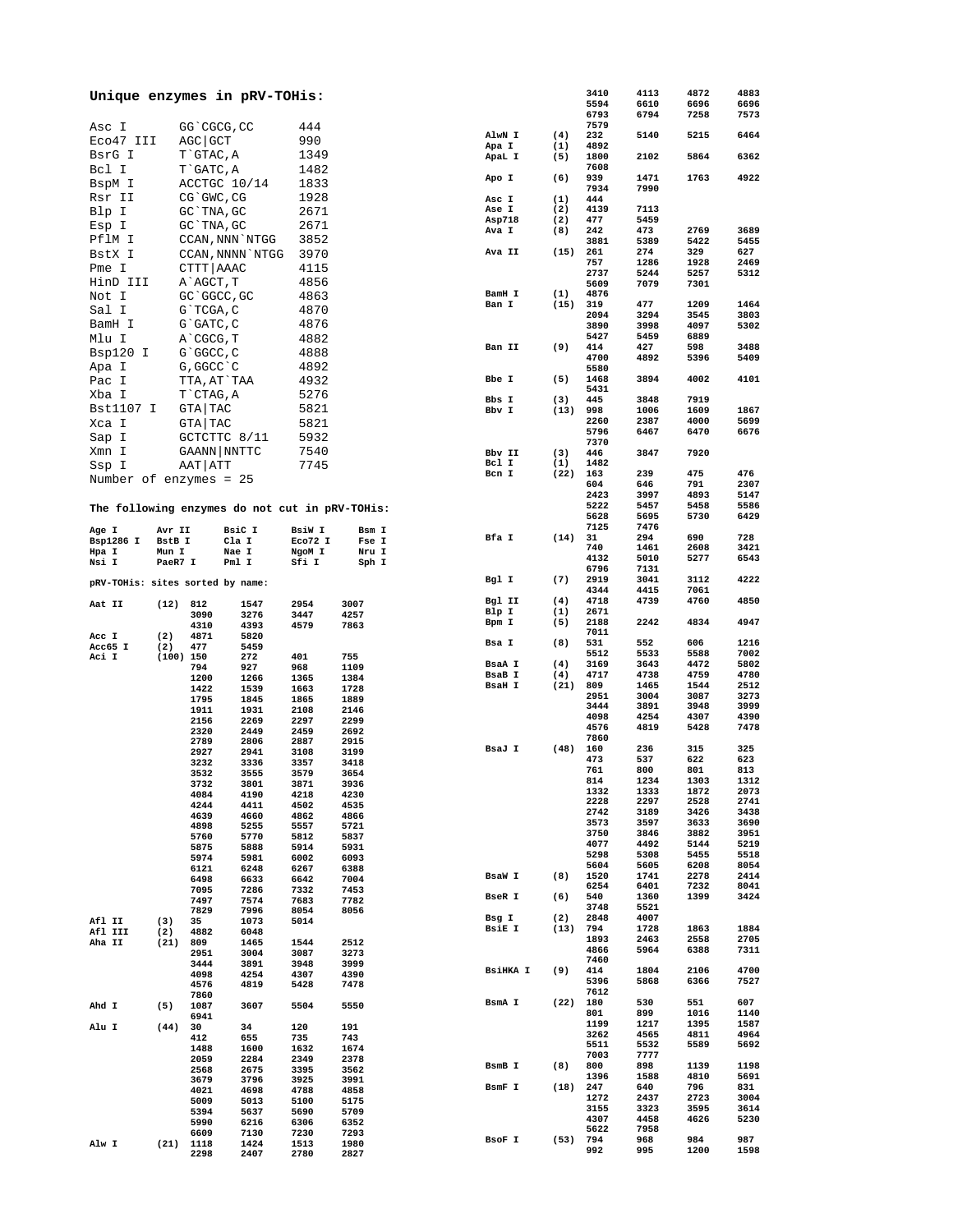|                  |            | 1675         | 1728         | 1856 | 1887 |           |      | 6156         |              |              |              |
|------------------|------------|--------------|--------------|------|------|-----------|------|--------------|--------------|--------------|--------------|
|                  |            | 1890         | 2146         | 2249 | 2297 | Dsa I     | (9)  | 761          | 1872         | 2228         | 2297         |
|                  |            | 2300         | 2376         | 2460 | 2806 |           |      | 3189         | 3426         | 3846         | 4492         |
|                  |            | 3532         | 3580         | 3733 | 3797 |           |      | 8054         |              |              |              |
|                  |            | 3802         | 3937         | 3989 | 3992 | Eae I     | (14) | 657          | 791          | 1176         | 1197         |
|                  |            | 4084         | 4863         | 4866 | 4899 |           |      | 1725         | 1890         | 2143         | 2460         |
|                  |            | 5642         | 5688         | 5785 | 5838 |           |      | 3496         | 3937         | 3972         | 4863         |
|                  |            |              |              |      |      |           |      |              |              |              |              |
|                  |            | 5954         | 5972         | 5975 | 6093 |           |      | 4899         | 7329         |              |              |
|                  |            | 6248         | 6391         | 6456 | 6459 | Eag I     | (5)  | 791          | 1725         | 1890         | 2460         |
|                  |            | 6665         | 6993         | 7182 | 7332 |           |      | 4863         |              |              |              |
|                  |            | 7359         | 7454         | 7683 | 8054 | Ear I     | (4)  | 1137         | 1378         | 5932         | 7736         |
|                  |            | 8057         |              |      |      | Eco47 III | (1)  | 990          |              |              |              |
| Bsp120 I         | (1)        | 4888         |              |      |      | Eco57 I   | (6)  | 3583         | 3916         | 3940         | 3946         |
| BspH I           | (3)        | 6768         | 7776         | 7881 |      |           |      | 6595         | 7609         |              |              |
| BspM I           | (1)        | 1833         |              |      |      | ECON I    | (2)  | 851          | 1459         |              |              |
| BspM II          | (4)        | 1520         | 1741         | 2278 | 2414 | EC00109 I | (5)  | 329          | 1286         | 2718         | 5312         |
| Bsr I            |            | 450          | 1097         | 1125 | 2005 |           |      | 7917         |              |              |              |
|                  | (19)       |              |              |      |      |           |      |              |              |              |              |
|                  |            | 2170         | 3125         | 3623 | 4428 | ECOR I    | (4)  | 1471         | 1763         | 4922         | 7934         |
|                  |            | 5432         | 5796         | 5827 | 6455 | ECOR II   | (22) | 314          | 622          | 800          | 813          |
|                  |            | 6468         | 6582         | 6988 | 7106 |           |      | 1234         | 1259         | 1282         | 1302         |
|                  |            | 7149         | 7416         | 7588 |      |           |      | 1332         | 2741         | 2917         | 3110         |
| BsrB I           | (7)        | 403          | 1109         | 1911 | 2269 |           |      | 3596         | 3750         | 4220         | 4413         |
|                  |            | 3871         | 5981         | 7782 |      |           |      | 4811         | 5297         | 5604         | 6074         |
| BsrD I           | (2)        | 7002         | 7176         |      |      |           |      | 6195         | 6208         |              |              |
| BsrG I           | (1)        | 1349         |              |      |      | ECOR V    | (4)  | 138          | 214          | 5122         | 5197         |
|                  |            |              | 444          |      |      |           |      |              |              |              |              |
| <b>BssH II</b>   | (4)        | 393          |              | 4072 | 5375 | Ehe I     | (5)  | 1466         | 3892         | 4000         | 4099         |
| BssS I           | (6)        | 1620         | 2099         | 3500 | 6221 |           |      | 5429         |              |              |              |
|                  |            | 7605         | 7912         |      |      | Esp I     | (1)  | 2671         |              |              |              |
| <b>Bst1107 I</b> | (1)        | 5821         |              |      |      | Fnu4H I   | (53) | 794          | 968          | 984          | 987          |
| <b>BStE II</b>   | (3)        | 1154         | 3568         | 3739 |      |           |      | 992          | 995          | 1200         | 1598         |
| BstN I           | (22)       | 316          | 624          | 802  | 815  |           |      | 1675         | 1728         | 1856         | 1887         |
|                  |            | 1236         | 1261         | 1284 | 1304 |           |      | 1890         | 2146         | 2249         | 2297         |
|                  |            | 1334         | 2743         | 2919 | 3112 |           |      | 2300         | 2376         | 2460         | 2806         |
|                  |            |              |              |      |      |           |      |              |              |              |              |
|                  |            | 3598         | 3752         | 4222 | 4415 |           |      | 3532         | 3580         | 3733         | 3797         |
|                  |            | 4813         | 5299         | 5606 | 6076 |           |      | 3802         | 3937         | 3989         | 3992         |
|                  |            | 6197         | 6210         |      |      |           |      | 4084         | 4863         | 4866         | 4899         |
| BstU I           | (37)       | 393          | 395          | 446  | 970  |           |      | 5642         | 5688         | 5785         | 5838         |
|                  |            | 972          | 1202         | 1541 | 1730 |           |      | 5954         | 5972         | 5975         | 6093         |
|                  |            | 1865         | 1976         | 2042 | 2108 |           |      | 6248         | 6391         | 6456         | 6459         |
|                  |            | 2257         | 2299         | 2459 | 2600 |           |      | 6665         | 6993         | 7182         | 7332         |
|                  |            |              |              |      |      |           |      |              |              |              |              |
|                  |            | 2602         | 2692         | 2889 | 3711 |           |      | 7359         | 7454         | 7683         | 8054         |
|                  |            | 3801         | 4074         | 4192 | 4868 |           |      | 8057         |              |              |              |
|                  |            | 4884         | 5375         | 5377 | 5649 | Fok I     | (14) | 499          | 1207         | 1367         | 1889         |
|                  |            | 5651         | 5754         | 6095 | 6676 |           |      | 2262         | 3590         | 3647         | 3886         |
|                  |            | 7006         | 7499         | 7831 | 7996 |           |      | 4809         | 5480         | 5736         | 6907         |
|                  |            | 8056         |              |      |      |           |      | 7088         | 7375         |              |              |
| BstX I           | (1)        | 3970         |              |      |      |           | (2)  | 3476         | 7163         |              |              |
|                  |            |              |              |      |      | Fsp I     |      |              |              |              |              |
| BstY I           | (15)       | 1517         | 2831         | 3414 | 4106 | Gdi II    | (16) | 790          | 792          | 1196         | 1724         |
|                  |            | 4718         | 4739         | 4760 | 4850 |           |      | 1726         | 1889         | 1891         | 2142         |
|                  |            |              |              | 6700 |      |           |      | 2459         | 2461         | 3497         | 3938         |
|                  |            | 4876         | 6689         |      | 6786 |           |      |              |              |              |              |
|                  |            | 6798         | 7566         | 7583 |      |           |      | 4862         | 4864         | 4900         | 7328         |
| Bsu36 I          | (3)        | 848          | 1085         | 4102 |      | Gsu I     | (5)  | 2187         | 2241         | 4833         | 4948         |
|                  |            |              |              |      |      |           |      |              |              |              |              |
| Cac8 I           | (35)       | 28           | 32           | 395  | 446  |           |      | 7012         |              |              |              |
|                  |            | 657          | 661          | 717  | 1266 | Hae I     | (10) | 659          | 1178         | 1871         | 3431         |
|                  |            | 1490         | 1845         | 2046 | 2106 |           |      | 3638         | 3860         | 3974         | 6063         |
|                  |            | 2286         | 2449         | 2591 | 2604 |           |      | 6074         | 6526         |              |              |
|                  |            | 2677         | 2816         | 2915 | 3108 | Hae II    | (8)  | 992          | 1468         | 3894         | 4002         |
|                  |            | 4074         | 4218         | 4411 | 4860 |           |      | 4101         | 5431         | 5926         | 6296         |
|                  |            | 5007         | 5011         | 5377 | 5639 | Hae III   | (52) | 172          | 203          | 248          | 659          |
|                  |            | 5979         | 6065         | 6102 | 6662 |           |      | 793          | 829          | 841          | 1054         |
|                  |            | 7053         | 7186         | 7998 |      |           |      | 1178         | 1199         | 1264         | 1727         |
|                  |            |              |              |      |      |           |      |              |              |              |              |
| Cfr10 I          | (4)        | 1858         | 2700         | 4094 | 7021 |           |      | 1871         | 1892         | 1920         | 2072         |
| Csp6 I           | (25)       | 347          | 478          | 725  | 1350 |           |      | 2145         | 2227         | 2462         | 2633         |
|                  |            | 1502         | 2436         | 2489 | 3047 |           |      | 2700         | 2719         | 2913         | 3106         |
|                  |            | 3072         | 3127         | 3160 | 3211 |           |      | 3431         | 3498         | 3531         | 3582         |
|                  |            | 3368         | 3625         | 3877 | 4066 |           |      | 3638         | 3825         | 3860         | 3939         |
|                  |            | 4350         | 4375         | 4430 | 4463 |           |      | 3974         | 4083         | 4216         | 4409         |
|                  |            | 4514         | 4671         | 5460 | 5855 |           |      | 4865         | 4890         | 4901         | 5111         |
|                  |            | 7420         |              |      |      |           |      | 5156         | 5186         | 5231         | 6063         |
| Dde I            | (27)       | 76           | 166          | 192  | 283  |           |      | 6074         | 6092         | 6526         | 6984         |
|                  |            | 554          | 848          | 1085 | 1357 |           |      | 7064         | 7331         | 7918         | 8059         |
|                  |            | 1898         | 2585         | 2671 | 3615 | Hga I     | (17) | 457          | 709          | 962          | 1571         |
|                  |            | 4102         | 4854         |      | 5150 |           |      | 2023         | 2262         | 2407         | 2519         |
|                  |            |              |              | 5055 |      |           |      |              |              |              |              |
|                  |            | 5225         | 5266         | 5447 | 5535 |           |      | 3354         | 3955         | 4657         | 4826         |
|                  |            | 5858         | 6323         | 6732 | 6898 |           |      | 4858         | 5744         | 6158         | 6736         |
|                  |            | 7438         | 7864         | 8010 |      |           |      | 7468         |              |              |              |
| Dpn I            | $(45)$ 96  |              | 1113         | 1245 | 1430 | HgiA I    | (9)  | 414          | 1804         | 2106         | 4700         |
|                  |            | 1479         | 1484         | 1519 | 1565 |           |      | 5396         | 5868         | 6366         | 7527         |
|                  |            | 1698         | 1883         | 1896 | 1986 |           |      | 7612         |              |              |              |
|                  |            | 2293         | 2413         | 2777 | 2786 | HgiE II   | (2)  | 5866         | 6627         |              |              |
|                  |            | 2802         | 2833         | 3416 | 3512 | Hha I     | (42) | 395          | 397          | 446          | 448          |
|                  |            |              |              |      |      |           |      |              |              |              |              |
|                  |            | 3908         | 4108         | 4720 | 4741 |           |      | 715          | 972          | 991          | 1467         |
|                  |            | 4762         | 4783         | 4808 | 4852 |           |      | 1679         | 1732         | 1976         | 2044         |
|                  |            | 4878         | 5075         | 5589 | 6616 |           |      | 2259         | 2386         | 2459         | 2602         |
|                  |            | 6691         | 6702         | 6710 | 6788 |           |      | 3465         | 3477         | 3711         | 3801         |
|                  |            | 6800         | 6905         | 7246 | 7264 |           |      | 3893         | 4001         | 4074         | 4076         |
|                  |            | 7310         | 7568         | 7585 | 7621 |           |      | 4100         | 5377         | 5379         | 5430         |
|                  |            | 7947         |              |      |      |           |      | 5651         | 5754         | 5784         | 5925         |
| DpnII            | (45)       | 94           | 1111         | 1243 | 1428 |           |      | 5958         | 6228         | 6295         | 6395         |
|                  |            |              |              |      |      |           |      |              |              |              |              |
|                  |            | 1477         | 1482         | 1517 | 1563 |           |      | 6569         | 6678         | 7071         | 7164         |
|                  |            | 1696         | 1881         | 1894 | 1984 |           |      | 7501         | 7833         |              |              |
|                  |            | 2291         | 2411         | 2775 | 2784 | HinC II   | (3)  | 2356         | 4872         | 7482         |              |
|                  |            | 2800         | 2831         | 3414 | 3510 | Hind II   | (3)  | 2356         | 4872         | 7482         |              |
|                  |            | 3906         | 4106         | 4718 | 4739 | HinD III  | (1)  | 4856         |              |              |              |
|                  |            | 4760         | 4781         | 4806 | 4850 | Hinf I    | (17) | 299          | 518          | 858          | 869          |
|                  |            | 4876         | 5073         | 5587 | 6614 |           |      | 1616         | 1738         | 1938         | 2189         |
|                  |            |              | 6700         | 6708 | 6786 |           |      | 2712         | 3239         | 3755         | 4542         |
|                  |            | 6689         |              |      |      |           |      |              |              |              |              |
|                  |            | 6798         | 6903         | 7244 | 7262 |           |      | 5449         | 5948         | 6023         | 6419         |
|                  |            | 7308         | 7566         | 7583 | 7619 |           |      | 6936         |              |              |              |
|                  |            | 7945         |              |      |      | HinI I    | (21) | 809          | 1465         | 1544         | 2512         |
| Dra I            | (4)        | 4115         | 6807         | 6826 | 7518 |           |      | 2951         | 3004         | 3087         | 3273         |
| Dra III<br>Drd I | (2)<br>(5) | 1808<br>2024 | 2101<br>2405 | 3953 | 5743 |           |      | 3444<br>4098 | 3891<br>4254 | 3948<br>4307 | 3999<br>4390 |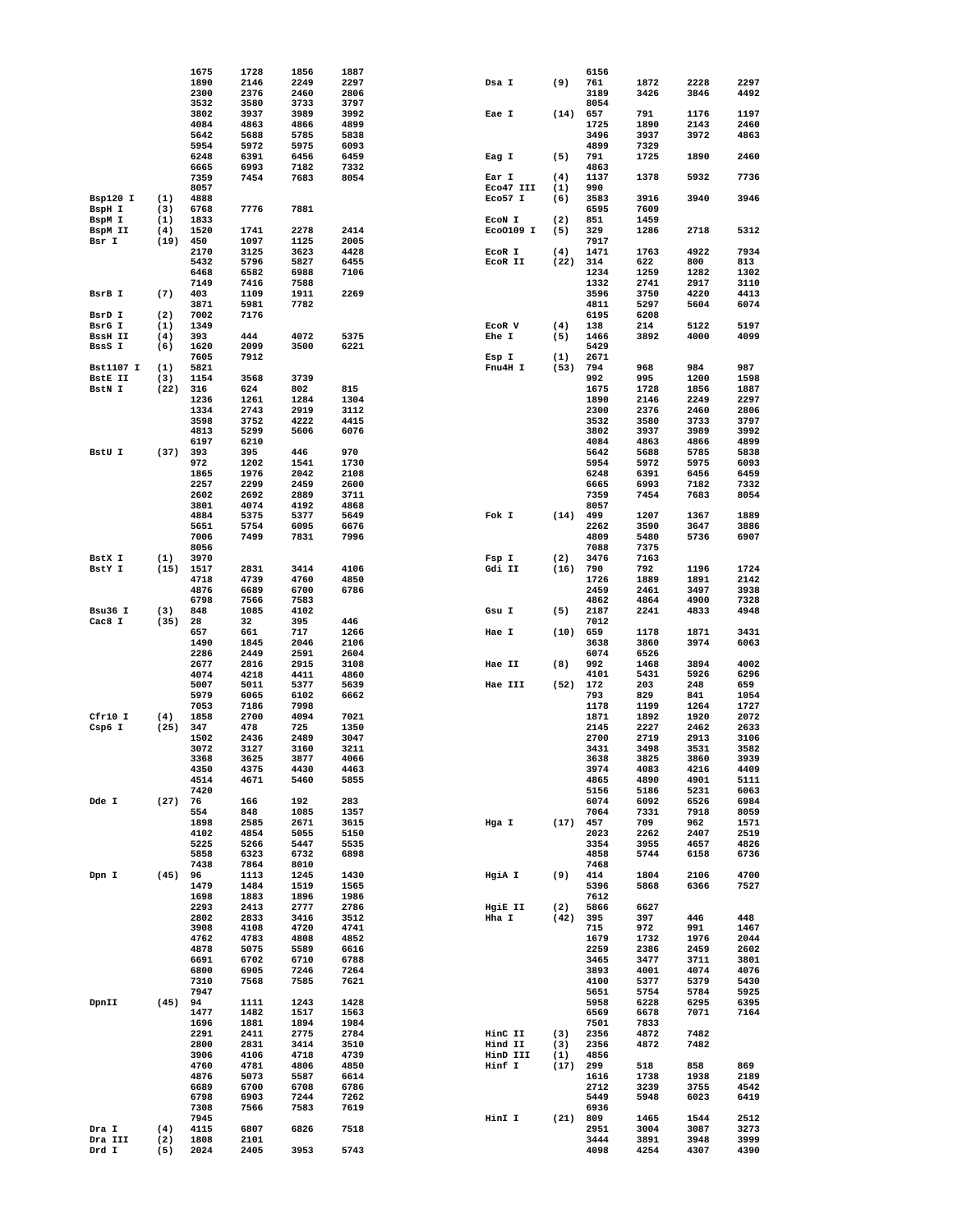|         |      | 4576         | 4819         | 5428         | 7478         | MspA1 I        | (14)        | 120          | 191          | 1847         | 2156         |
|---------|------|--------------|--------------|--------------|--------------|----------------|-------------|--------------|--------------|--------------|--------------|
|         |      | 7860         |              |              |              |                |             | 2299         | 3991         | 5100         | 5175         |
| HinP I  | (42) | 393<br>713   | 395<br>970   | 444<br>989   | 446<br>1465  |                |             | 5557<br>7576 | 5760<br>8056 | 6390         | 6635         |
|         |      | 1677         | 1730         | 1974         | 2042         | Nar I          | (5)         | 1465         | 3891         | 3999         | 4098         |
|         |      | 2257         | 2384         | 2457         | 2600         |                |             | 5428         |              |              |              |
|         |      | 3463         | 3475         | 3709         | 3799         | Nci I          | (22)        | 162          | 238          | 474          | 475          |
|         |      | 3891         | 3999         | 4072         | 4074         |                |             | 603          | 645          | 790          | 2306         |
|         |      | 4098         | 5375         | 5377         | 5428         |                |             | 2422         | 3996         | 4892         | 5146         |
|         |      | 5649         | 5752         | 5782         | 5923         |                |             | 5221         | 5456         | 5457         | 5585         |
|         |      | 5956         | 6226         | 6293         | 6393         |                |             | 5627         | 5694         | 5729         | 6428         |
|         |      | 6567         | 6676         | 7069         | 7162         |                |             | 7124         | 7475         |              |              |
|         |      | 7499         | 7831         |              |              | Nco I          | (5)         | 1872         | 3189         | 3426         | 3846         |
| Hpa II  | (36) | 162          | 238          | 474          | 602          |                |             | 4492         |              |              |              |
|         |      | 644<br>1742  | 790<br>1859  | 1468<br>2092 | 1521<br>2279 | Nde I<br>Nhe I | (4)         | 1970<br>30   | 3063<br>5009 | 4366         | 5871         |
|         |      | 2305         | 2415         | 2421         | 2701         | Nla III        | (2)<br>(26) | 62           | 1272         | 1876         | 1959         |
|         |      | 3996         | 4095         | 4892         | 5146         |                |             | 1994         | 2760         | 3133         | 3193         |
|         |      | 5221         | 5456         | 5584         | 5626         |                |             | 3430         | 3463         | 3481         | 3850         |
|         |      | 5694         | 5728         | 6255         | 6402         |                |             | 3973         | 4436         | 4496         | 5041         |
|         |      | 6428         | 6618         | 7022         | 7056         |                |             | 5687         | 5792         | 6052         | 6772         |
|         |      | 7123         | 7233         | 7475         | 8042         |                |             | 7263         | 7273         | 7351         | 7387         |
| Hph I   | (21) | 1224         | 1250         | 1529         | 2784         |                |             | 7780         | 7885         |              |              |
|         |      | 3204         | 3579         | 3750         | 3801         | Nla IV         | (43)        | 154          | 247          | 263          | 321          |
|         |      | 4022         | 4507         | 4901         | 4907         |                |             | 479          | 628          | 759          | 828          |
|         |      | 5669         | 5678         | 6785         | 7012         |                |             | 960          | 1211         | 1288         | 1466         |
|         |      | 7426         | 7634         | 7667         | 7941         |                |             | 2096         | 2119         | 2303         | 2419         |
|         |      | 8032<br>1464 |              | 3998         | 4097         |                |             | 2739<br>3583 | 3296         | 3487         | 3547<br>3826 |
| Kas I   | (5)  | 5427         | 3890         |              |              |                |             | 3892         | 3631<br>4000 | 3805<br>4099 | 4599         |
| Kpn I   | (2)  | 481          | 5463         |              |              |                |             | 4878         | 4890         | 5246         | 5304         |
| Mae I   | (14) | 31           | 294          | 690          | 728          |                |             | 5429         | 5461         | 5610         | 6080         |
|         |      | 740          | 1461         | 2608         | 3421         |                |             | 6119         | 6891         | 6985         | 7026         |
|         |      | 4132         | 5010         | 5277         | 6543         |                |             | 7237         | 7827         | 8046         |              |
|         |      | 6796         | 7131         |              |              | Not I          | (1)         | 4863         |              |              |              |
| Mae II  | (24) | 809          | 1148         | 1189         | 1544         | Nsp7524 I      | (2)         | 5683         | 6048         |              |              |
|         |      | 1814         | 2951         | 2963         | 3004         | NspB II        | (14)        | 120          | 191          | 1847         | 2156         |
|         |      | 3087         | 3168         | 3273         | 3444         |                |             | 2299         | 3991         | 5100         | 5175         |
|         |      | 3642         | 4254         | 4266         | 4307         |                |             | 5557         | 5760         | 6390         | 6635         |
|         |      | 4390         | 4471         | 4576         | 5801         |                |             | 7576         | 8056         |              |              |
|         |      | 6751         | 7167         | 7540         | 7860         | NspH I         | (2)         | 5687         | 6052         |              |              |
| Mae III | (26) | 39           | 1061         | 1089         | 1154         | Pac I          | (1)         | 4932         |              |              |              |
|         |      | 1298         | 1810         | 2890         | 2977         | Pal I          | (52)        | 172          | 203          | 248          | 659          |
|         |      | 3326<br>4193 | 3568<br>4280 | 3739<br>4629 | 3745<br>5018 |                |             | 793<br>1178  | 829<br>1199  | 841<br>1264  | 1054<br>1727 |
|         |      | 5702         | 5797         | 6404         | 6467         |                |             | 1871         | 1892         | 1920         | 2072         |
|         |      | 6583         | 6866         | 7197         | 7255         |                |             | 2145         | 2227         | 2462         | 2633         |
|         |      | 7408         | 7596         |              |              |                |             | 2700         | 2719         | 2913         | 3106         |
| Mbo I   | (45) | 94           | 1111         | 1243         | 1428         |                |             | 3431         | 3498         | 3531         | 3582         |
|         |      | 1477         | 1482         | 1517         | 1563         |                |             | 3638         | 3825         | 3860         | 3939         |
|         |      | 1696         | 1881         | 1894         | 1984         |                |             | 3974         | 4083         | 4216         | 4409         |
|         |      | 2291         | 2411         | 2775         | 2784         |                |             | 4865         | 4890         | 4901         | 5111         |
|         |      | 2800         | 2831         | 3414         | 3510         |                |             | 5156         | 5186         | 5231         | 6063         |
|         |      | 3906         | 4106         | 4718         | 4739         |                |             | 6074         | 6092         | 6526         | 6984         |
|         |      | 4760         | 4781         | 4806         | 4850         |                |             | 7064         | 7331         | 7918         | 8059         |
|         |      | 4876         | 5073         | 5587         | 6614         | PflM I         | (1)         | 3852         |              |              |              |
|         |      | 6689<br>6798 | 6700<br>6903 | 6708<br>7244 | 6786<br>7262 | Ple I<br>Pme I | (3)<br>(1)  | 866<br>4115  | 5457         | 6427         |              |
|         |      | 7308         | 7566         | 7583         | 7619         | PpuM I         | (3)         | 329          | 1286         | 5312         |              |
|         |      | 7945         |              |              |              | Psp1406 I      | (2)         | 7167         | 7540         |              |              |
| Mbo II  | (16) | 446          | 1153         | 1366         | 1624         | PspA I         | (2)         | 473          | 5455         |              |              |
|         |      | 2207         | 2210         | 3849         | 3852         | Pst I          | (6)         | 988          | 996          | 1172         | 1857         |
|         |      | 4859         | 5920         | 6709         | 6782         |                |             | 3768         | 7186         |              |              |
|         |      | 7537         | 7615         | 7724         | 7920         | Pvu I          | (2)         | 1884         | 7311         |              |              |
| Mlu I   | (1)  | 4882         |              |              |              | Pvu II         | (5)         | 120          | 191          | 3991         | 5100         |
| Mme I   | (8)  | 896          | 1173         | 1610         | 2144         |                |             | 5175         |              |              |              |
|         |      | 3842         | 5520         | 6262         | 6446         | Rsa I          | (25)        | 348          | 479          | 726          | 1351         |
| Mnl I   | (77) | 291<br>560   | 444          | 508          | 536<br>939   |                |             | 1503         | 2437         | 2490         | 3048<br>3212 |
|         |      | 1235         | 641<br>1338  | 843<br>1371  | 1377         |                |             | 3073<br>3369 | 3128<br>3626 | 3161<br>3878 | 4067         |
|         |      | 1380         | 1386         | 1416         | 1419         |                |             | 4351         | 4376         | 4431         | 4464         |
|         |      | 1434         | 1441         | 1457         | 1600         |                |             | 4515         | 4672         | 5461         | 5856         |
|         |      | 1637         | 1861         | 2068         | 2107         |                |             | 7421         |              |              |              |
|         |      | 2167         | 2194         | 2217         | 2265         | Rsr II         | (1)         | 1928         |              |              |              |
|         |      | 2523         | 2593         | 2689         | 3370         | Sac I          | (3)         | 414          | 4700         | 5396         |              |
|         |      | 3433         | 3441         | 3444         | 3475         | Sac II         | (2)         | 2300         | 8057         |              |              |
|         |      | 3508         | 3514         | 3520         | 3535         | Sal I          | (1)         | 4870         |              |              |              |
|         |      | 3623         | 3685         | 3718         | 3768         | Sap I          | (1)         | 5932         |              |              |              |
|         |      | 3825         | 3850         | 3870         | 3877         | Sau3A I        | (45)        | 94           | 1111         | 1243         | 1428         |
|         |      | 3909<br>4072 | 3946<br>4673 | 4036<br>4849 | 4041<br>4888 |                |             | 1477<br>1696 | 1482<br>1881 | 1517<br>1894 | 1563<br>1984 |
|         |      | 5274         | 5426         | 5445         | 5490         |                |             | 2291         | 2411         | 2775         | 2784         |
|         |      | 5517         | 5541         | 5623         | 5654         |                |             | 2800         | 2831         | 3414         | 3510         |
|         |      | 5684         | 5946         | 6156         | 6229         |                |             | 3906         | 4106         | 4718         | 4739         |
|         |      | 6480         | 6880         | 6961         | 7107         |                |             | 4760         | 4781         | 4806         | 4850         |
|         |      | 7313         | 7908         | 7971         | 7987         |                |             | 4876         | 5073         | 5587         | 6614         |
|         |      | 8016         |              |              |              |                |             | 6689         | 6700         | 6708         | 6786         |
| Msc I   | (3)  | 659          | 1178         | 3974         |              |                |             | 6798         | 6903         | 7244         | 7262         |
| Mse I   | (20) | 36           | 1074         | 1186         | 1216         |                |             | 7308         | 7566         | 7583         | 7619         |
|         |      | 1240         | 4114         | 4139         | 4928         |                |             | 7945         |              |              |              |
|         |      | 4932         | 5015         | 5829         | 6754         | Sau96 I        | (44)        | 170          | 201          | 246          | 261          |
|         |      | 6806         | 6811         | 6825<br>7517 | 6878         |                |             | 274<br>827   | 329          | 627<br>1052  | 757          |
| Msl I   | (4)  | 7113<br>3194 | 7152<br>4497 | 7193         | 7889<br>7352 |                |             | 1286         | 840<br>1919  | 1928         | 1263<br>2070 |
| Msp I   | (36) | 162          | 238          | 474          | 602          |                |             | 2469         | 2698         | 2718         | 2737         |
|         |      | 644          | 790          | 1468         | 1521         |                |             | 2912         | 3105         | 3529         | 3581         |
|         |      | 1742         | 1859         | 2092         | 2279         |                |             | 3824         | 4081         | 4215         | 4408         |
|         |      | 2305         | 2415         | 2421         | 2701         |                |             | 4888         | 4889         | 5109         | 5154         |
|         |      | 3996         | 4095         | 4892         | 5146         |                |             | 5184         | 5229         | 5244         | 5257         |
|         |      | 5221         | 5456         | 5584         | 5626         |                |             | 5312         | 5609         | 6983         | 7062         |
|         |      | 5694         | 5728         | 6255         | 6402         |                |             | 7079         | 7301         | 7917         | 8058         |
|         |      | 6428         | 6618         | 7022         | 7056         | Sca I          | (2)         | 2490         | 7421         |              |              |
|         |      | 7123         | 7233         | 7475         | 8042         | SCrF I         | (44)        | 162          | 238          | 316          | 474          |